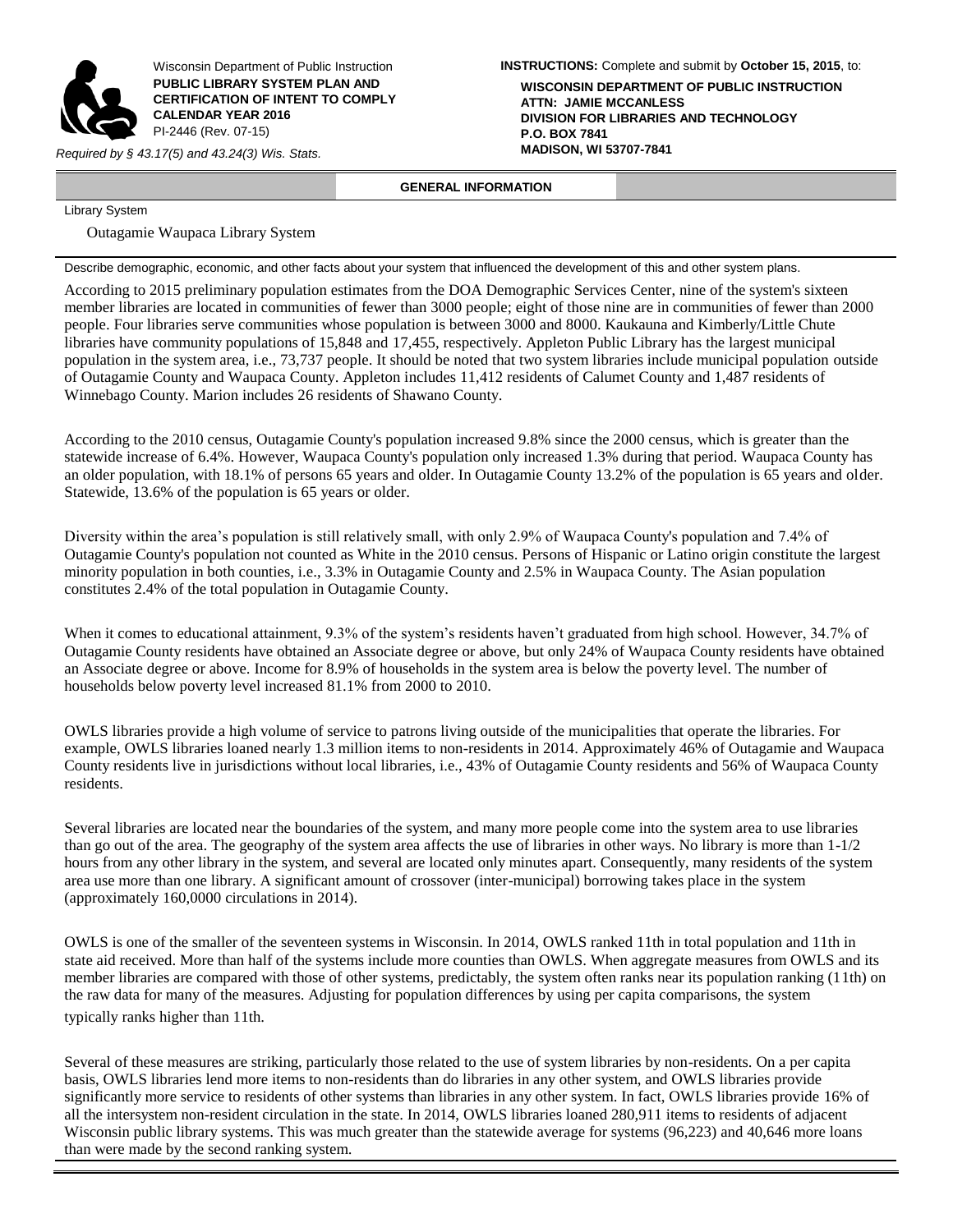OWLS libraries circulate a high number of items, ranking 5th in the number of items circulated per capita. The libraries continue to engage in high levels of resource sharing; the number of items loaned to and borrowed from other libraries is among the highest in the state. It is also clear that OWLS libraries experience a high volume of traffic, i.e., they have lots of people coming through their doors. The number of visits per capita is 5th highest among systems, and the number of programs attended per capita is 3rd.

OWLS libraries continue to rank very low in the number of public computers connected to the Internet (17th per capita). However, use of public Internet computers ranks 10th per capita, and wireless internet ranks quite high (5th per capita).

It is also interesting to note that while OWLS ranks 7th in total income per capita and 5th in total operating expenditures per capita, OWLS libraries rank 3rd in materials expenditures per capita. OWLS libraries spend a greater portion of their budgets for materials than do libraries in most other systems.

Describe significant needs and problems that influenced the development of this and other system plans.

The development of the 2016 system plan builds upon previous planning activities and previous plans. While many of the system's needs and problems do not change dramatically from year to year, new issues regularly arise, and ongoing issues experience a shift in focus or urgency. A number of 2016 issues and priorities are described below.

# Technology Services

OWLS Technology and Resource Sharing Plan: 2013-2016 and OWLSnet Plan (March 2014) contain extensive detail regarding technology service goals, objectives, priorities, and activities. The primary technology goal is to continue providing services and support to OWLS and OWLSnet member libraries that help them increase patron access to library and information resources and that help them incrase the efficiency and effectiveness of library operations. Technology priorities for 2016 are summarized below:

-Continue implementation of Encore Discovery Layer.

-Support member library use of technology. This priority includes establishing competencies, providing training, supporting library PCs, assisting with the development of electronic content, and implementing new services or software modules requested by member libraries when feasible.

-Maintain and develop OWLSnet network infrstraucture in order to continue providing up-to-date technology-based services. This includes deploying appropriate network servers and telecommunications equipment and securing sufficient bandwidth to meet library needs.

-Monitor the impact on member libraries and network infrastructure of changing media distribution systems from the sale of physical items to the licensing of downloadable and streaming media, and working to acquire sufficient digital resources to meet growing patron demand.

-Continue to work with the Wisconsin Public Library Consortium (WPLC) to maintain an effective statewide digital media collection.

# Resource Sharing and Delivery

In 2013 and 2014, OWLS moved away from a shared OCLC ILL service supported by the Nicolet Federated Library System to a WISCAT model. OWLS staff provide support and training for using the service, while member libraries manage their own requests to and from WISCAT. OWLS will continue to monitor this new model and recommend any changes that might improve delivery of service.

#### Funding for Nonresident Service

Pursuing adequate and equitable county and intersystem funding for nonresident services continues to be a high priority for OWLS. OWLS libraries provide a high volume of service to non-residents. In twelve member libraries, over 50% of circulation is to nonresidents. Non-resident circulation at member libraries ranges from 38% to 73% of total circulation. OWLS libraries also circulate more items to people living outside of the system area than do the libraries in any other system.

Excellent progress has been made in achieving equitable county funding. In 2009, county library service plans were developed that called for Outagamie and Waupaca Counties to fund municipal libraries at 100% of their respective funding formulas by the end of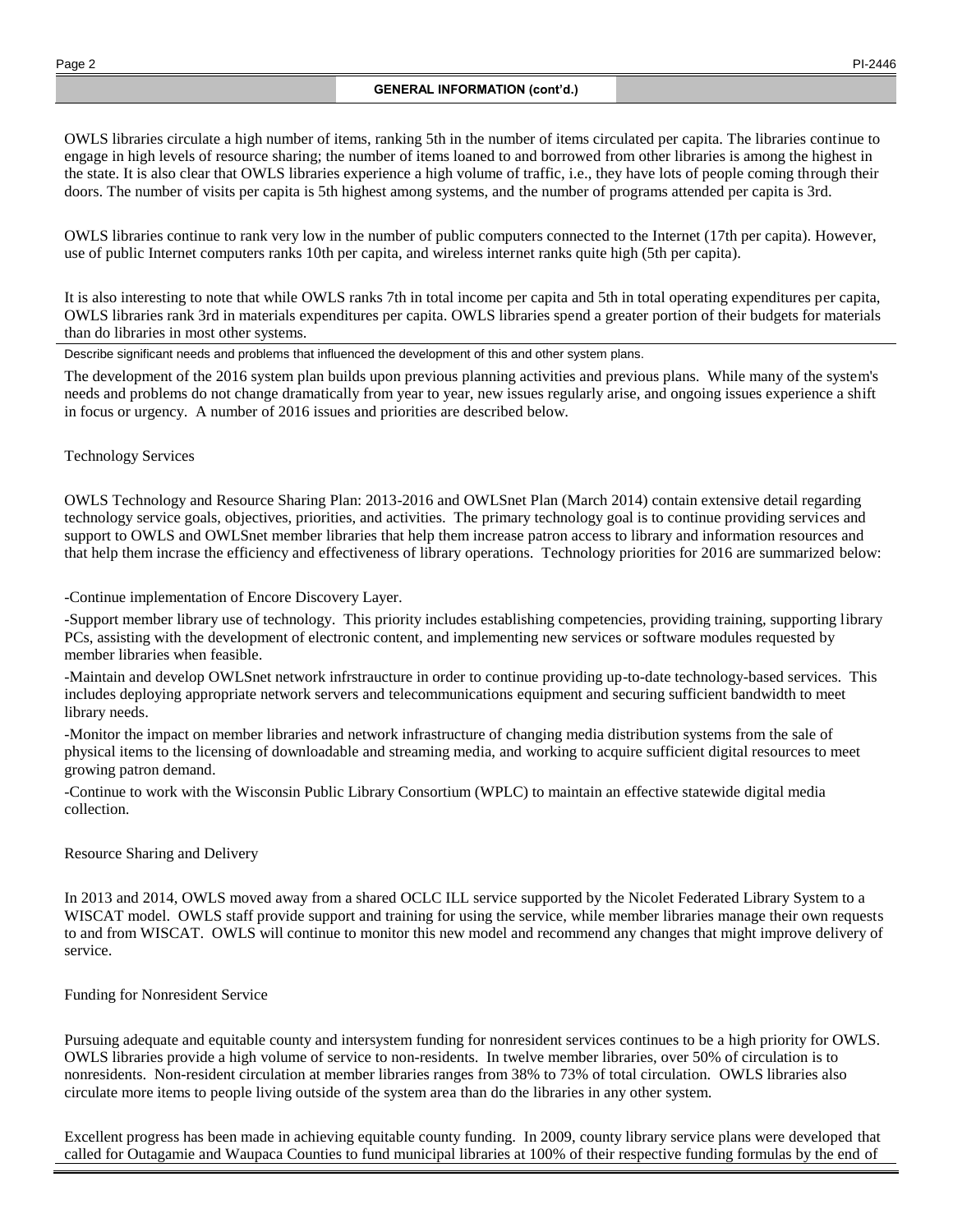# **GENERAL INFORMATION (cont'd.)**

the period covered by the plans, i.e., 2014. Both counties were able to achieve this level during the 2014 and 2015 budget cycles and it is anticipated that they will do so for the 2016 budget. Waupaca County completed a new library service plan in 2015, and Outagamie County is currently working on a new library service plan.

With the passage of Act 157 in 2014, some of the issues regarding equity are beginning to be addressed. OWLS libraries billed Brown County for nonresident use. However, due to ongoing litigation, neither Brown County or Outagamie County have reimbursed libraries for service to their residents living in areas not served by a library. Beginning in 2015, the Marion and Clintonville libraries billed for service provided to Shawano County residents living in areas not served by a library.

Calumet County continues to do a commendable job of compensating OWLS libraries for providing service to residents of the County under the intersystem agreement between OWLS and the Manitowoc Calumet Library System, and Waushara County began reimbursing Waupaca County libraries in 2011.

Another problem area is between Portage County and Waupaca County. The Waupaca Area Public Library provides a significant level of service to Portage County residents, but because Portage County operates a consolidated county library and does not bill adjacent counties, they are not required to pay for the service they receive.

OWLS will continue to monitor these situations and work with member libraries and adjacent library systems to determine the most effective methods for achieving equity in library services between systems, counties and libraries. In addition, OWLS will continue to pursue legislative remedies to address inequities should it be deemed appropriate.

# Future of Wisconsin Library Systems

In 2013, the System and Resource Library Administrators Association of Wisconsin (SRLAAW) engaged in a process aimed at determining how systems can remain most effective in meeting member library needs into the future. The result of this process was a number of recommendations regarding the operation, structure, services, and governance of public library systems. A significant theme emerging from this process is the need for increased collaboration among systems, including the possibility of system consolidations or mergers. OWLS will continue to participate in any relevant statewide activities or discussions relating to ensuring a strong future for Wisconsin's systems. In addition, OWLS will continue to investigate opportunities for collaboration with neighboring systems, counties, and libraries that are mutually beneficial.

To this end, in 2015, OWLS has started a joint planning process with the Winnnefox Library System. The process is designed to identify what services could be improved by the two systems working together, including identification of services that could provide direct patron benefits if provided collaboratively by the two systems. In addition to exploring combining services, the process will also provide additional understanding of the needs/concerns of member libraries and will also discover possible paths to improving the sustainability of system service to libraries. WiLS is providing project management and facilitation for this combined services exploration. The first step in the process was a focus group meeting with member library directors from both systems. The second step, a survey sent to all member libraries, was completed in September. In October, staff from both system offices will be having our first joint staff meeting to discuss setting up workgroups to explore specific areas of collaboration.

# Financial Position

While the system's financial position appears to be somewhat secure for 2016, OWLS is likely to face significant financial challenges in the future. Aid to public library systems was cut in 2011, and state funding has never equaled the statutory funding level.

Many library systems have been struggling for several years and have had to cut services to their member. While OWLS hasn't had to make many service cuts to date, it has been drawing down the fund balance used to supplement annual operations. If funding should be cut, it could be necessary to make significant cuts in programs and services.

In 2016, over half of the OWLS operating budget will come from fees paid for services by libraries. Because the OWLS budget is so dependent on fees, the ability to continue current service levels will also be threatened if local budget cuts affect the ability of member libraries to pay their fees. The fact that 100% of system aids come from the Universal Service Fund, rather than a general purpose revenue (GPR), also places the system aids in further jeopardy because some officials and industry groups don't believe this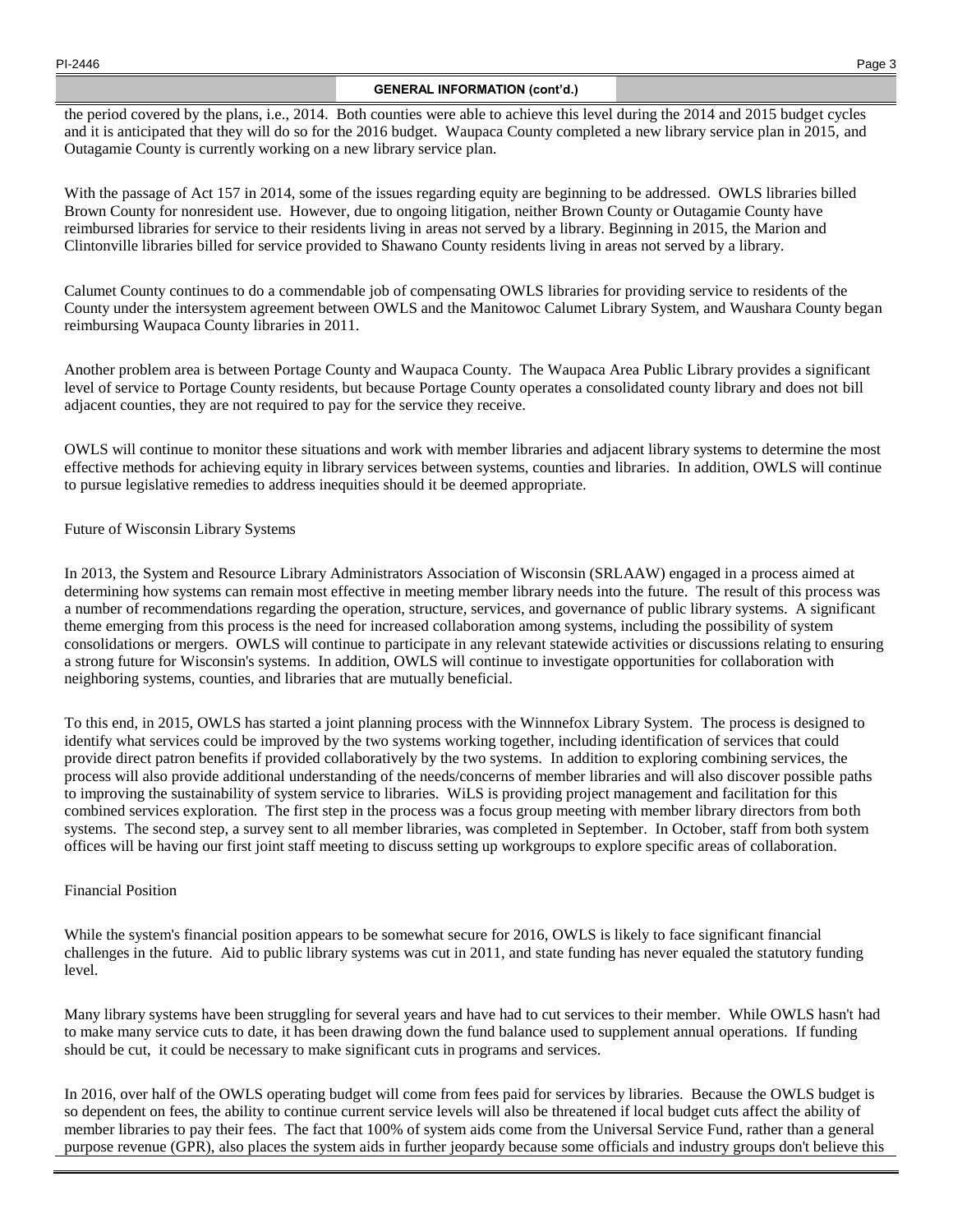# **GENERAL INFORMATION (cont'd.)**

is an appropriate use of the Fund. The emphasis in 2016 will be continuing to offer a strong program of services to member libraries as efficiently and effectively as possible, while working with member libraries to closely examine all of our services and how they are provided.

This year's plan reflects input from a variety of sources. The OWLS professional staff meet throughout the year to discuss issues important to the future of the system. The professional staff also met individually with staff from the Appleton Public Library, Nicolet Federated Library System, and member libraries on many occasions. The OWLS Director met with staff at the Appleton Public Library, NFLS and many member library directors.

OWLS conducted one meeting with member library directors in 2015 (August 18) that was designed to learn more about member library activities and issues. Brown Bag Lunch Meetings are held regularly to give OWLS children's librarians an opportunity to share with each other and with system representatives. The Administrative Advisory Committee of OWLSnet generally meets every other month. Input from the directors, children's librarians and AAC meeting was considered in the development of the plan.

The 2016 plan has also been shaped by technology planning that has occurred. In June 2013, OWLS adopted a new plan, OWLS Technology and Resource Sharing Plan: 2013-2016. OWLSnet also has a plan that will be reviewed and updated on a regular basis.

Lastly, the OWLS Board meets monthly, holding a number of discussions and taking a variety of actions that contributed to the development of this plan. Finally, the draft Plan was distributed to member library directors and Fox Valley Library Council member libraries for their comments, and their comments were incorporated into the Plan before adoption by the OWLS Board.

Describe the planning environment and process under which this and other system plans were developed. (List additional system planning documents with the period covered and attach any planning documents which have not previously been provided to the division.)

#### **ASSURANCES**

The following plan and compliance document provides assurance that your public library system intends to comply with all statutory requirements for public library systems for calendar year **2016**. Indicate, with a check, your system's intent to comply with each system requirement and provide the requested information under each system requirement.

#### **S.43.24(2) For a public library system to qualify for and maintain its eligibility for state aid under this section it shall ensure that all of the following are provided:**

#### **Membership Agreements**

 $\boxtimes$  (a) Written agreements that comply with s. 43.15(4)(c)4. with all member libraries.

 $\boxtimes$  A copy of the agreement with a list of all members signing that it will be provided to the division by January 15.

#### **Resource Library Agreement**

 $\boxtimes$  (b) Backup reference, information and interlibrary loan services from the system resource library, including the development of and access to specialized collections, as evidenced by a written agreement with that library.

 $\boxtimes$  A signed copy of the resource library agreement will be provided to the division by January 15.

#### **Reference Referral, Interlibrary Loan, and Technology**

 $\boxtimes$  S.43.24(2)(d) Referral or routing of reference and interlibrary loan requests from libraries within the system to libraries within and outside the system.

**List ongoing activities related to this requirement.**

-OWLS will maintain the database of member library bibliographic records and holdings. The majority of interloan transactions occur between libraries using the OWLSnet shared automation system.

-OWLS and NFLS will continue to provide member libraries and their patrons with access to the other area library catalogs via InfoSoup.

-OWLS will continue to compensate significant ILL net lenders.

-OWLS and NFLS will continue to provide OWLSnet members with access to electronic resources including Ancestry Library Edition and Tumblebooks.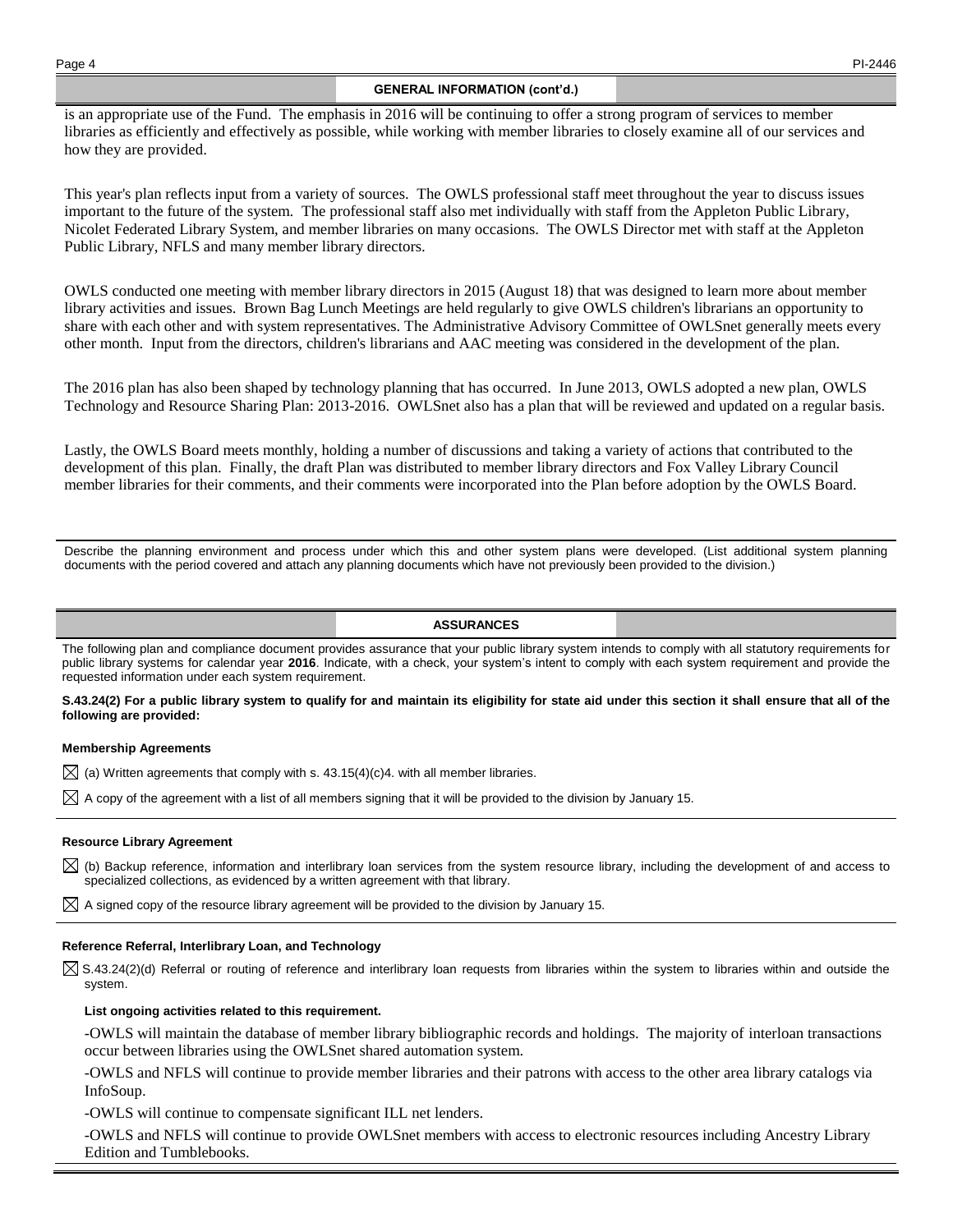-OWLS, NFLS, and Appleton Public Library will evaluate current database subscriptions and will implement any changes resulting from the evaluation.

-OWLS and its member libraries will continue to participate in the Fox Valley Library Council (FLVC) in order to facilitate resource sharing with other types of libraries in the FVLC area.

-OWLS and NFLS will monitor and make recommendations for addressing any resource sharing inequities that may emerge between systems or between member libraries.

#### **Indicate new or priority activities relating to this requirement for the plan year.**

-Along with OWLSnet member libraries and NFLS, OWLS will investigate a new OWLSnet membership fee formula.

# **Inservice Training**

 $\boxtimes$  S.43.24(2)(e) Inservice training for participating public library personnel and trustees.

# **List ongoing activities related to this requirement.**

-OWLS will offer an appropriate schedule of continuing education workshops and training classes on topics of interest to librarians, staff, and trustees of member and area libraries.

-OWLS will continue to provide training to staff of OWLSnet member libraries in using CONTENTdm software to add digital collection to the InfoSoup Memory Project.

-OWLS will continue to provide group training, individual training or consultation to staff of member libraries in the effective use of electronic information resources, computer, software, social media, and other technologies.

-OWLS will continue to provide information to member libraries about additional sources for continuing education and training.

-OWLS will continue to provide a limited number of scholarships for librarians, staff, and trustees to attend workshops and conferences.

-OWLS will continue to cooperate with the Winnefox Library System to produce a quarterly educational newsletter for library trustees.

-OWLS will continue to maintain a calendar of CE events and training sessions on the web.

-OWLS will continue to validate and maintain librarian certification records.

-OWLS will continue using GoToMeeting and GoToWebinar to host online meetings and provide online training to member libraries.

#### **Indicate new or priority activities relating to this requirement for the plan year.**

-OWLS will continue to pursue collaborations with other organizations, particularly neighboring library systems, to provide continuing education workshops.

#### **Delivery and Communication**

 $\boxtimes$  S. 43.24 (2)(fm) Electronic delivery of information and physical delivery of library materials to participating libraries.

# **List ongoing activities related to this requirement.**

-OWLS will continue to contract with a vendor to provide five day a week delivery service to all member libraries.

-OWLS will continue to participate in the statewide delivery service operated by the South Central Library System.

-OWLS will continue to monitor delivery volume and plan any necessary adjustments or modifications to the delivery service.

-OWLS will continue to utilize email, web postings, and Net Support Notify software as its primary methods for rapidly disseminating information to member libraries. In addition, OWLS will regularly post information of interest to its Facebook page.

-OWLS will continue to rely on OWLSnet.org and OWLSweb.org, the system websites, to provide a rich variety of relevant content and links helpful to library staff and trsutees.

-OWLS will continue to provide web design and hosting services to facilitate the electronic delivery of information from members to their constituents.

-OWLS staff will assist member libraries with posting electronic content contained in local databases on their websites and with contributing digital resources to the InfoSoup Memory Project.

#### **Indicate new or priority activities relating to this requirement for the plan year.**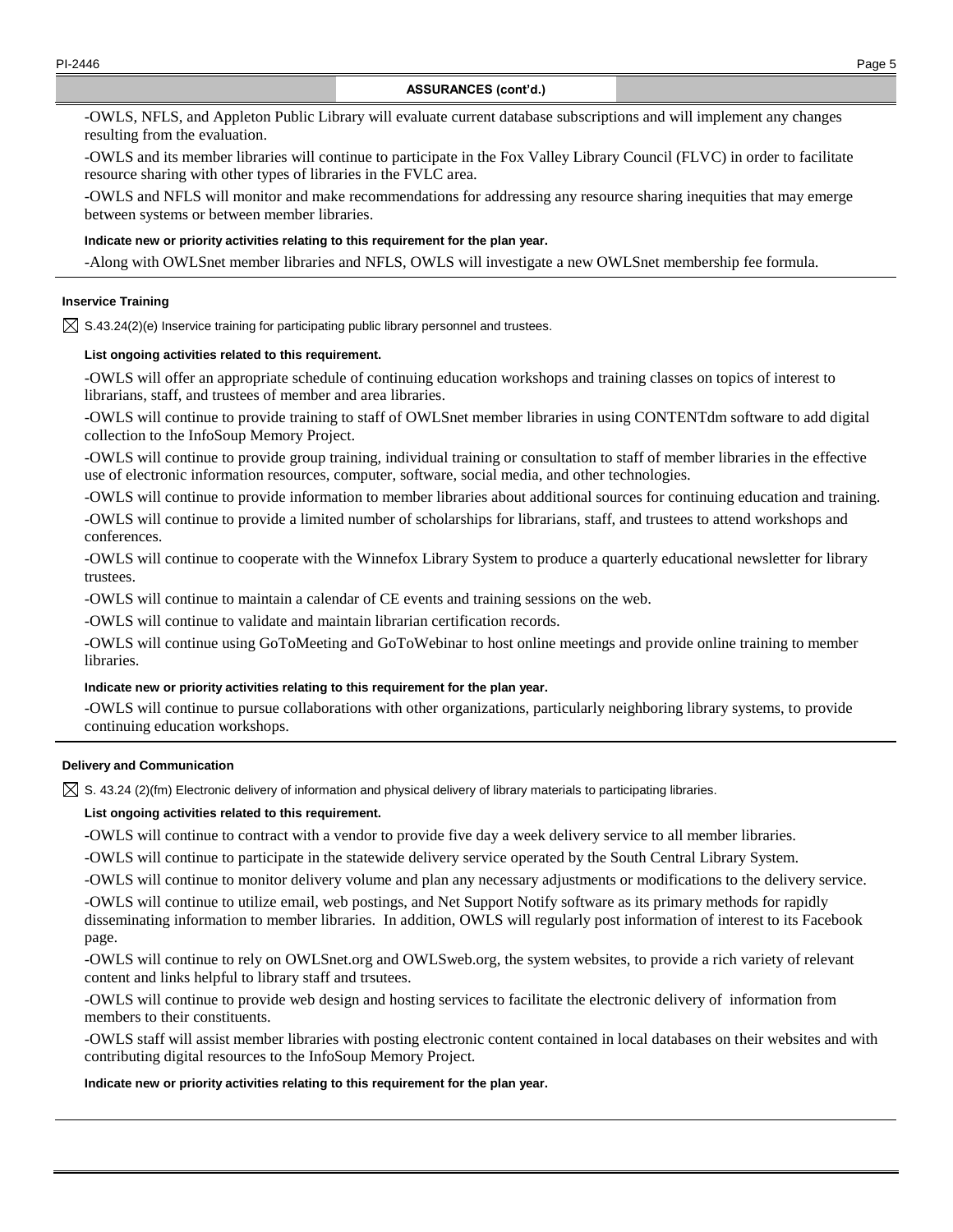#### **Service Agreements**

- $\boxtimes$  S.43.24(2)(g) Service agreements with all adjacent library systems
- $\boxtimes$  A copy of the agreement with adjacent systems with a list of all systems signing the agreement will be provided to the division by January 15.

#### **Other Types of Libraries**

- $\boxtimes$  S.43.24(2)(L) Cooperation and continuous planning with other types of libraries in the system area, which results in agreements with those libraries for the appropriate sharing of library resources to benefit the clientele of all libraries in the system area.
- $\boxtimes$  The system will have agreements with other types of libraries, or if the system participates in a cooperation agreement with a multitype organization to meet the purposes of this goal, there is established a clear link between the system and the individual members of the multitype organization. A copy of the agreement with a list of all signing libraries will be provided to the division by January 15.
- $\boxtimes$  Other types of libraries in the system area have had an opportunity to review and comment on the plan.

#### **Library Technology and Resource Sharing Plan**

 $\boxtimes$  S.43.24(2)(m) Planning with the division and with participating public libraries and other types of libraries in the area in regard to library technology and the sharing of resources. By January 1, 2000, and every fifth January 1 thereafter, the public library system shall submit to the division a written plan for library technology and the sharing of resources.

 $\boxtimes$  Member public libraries and other types of libraries in the system area have had an opportunity to review and comment on the plan.

 $\boxtimes$  By January 1, 2016, the system's current plan for library technology and resource sharing will be submitted to the Division.

#### **Professional Consultation**

 $\boxtimes$  S. 43.24(2)(h) Professional consultant services to participating public libraries.

# **List ongoing activities related to this requirement.**

-OWLS will continue to provide consultant services in a variety of areas including administration and finance, automation, technical services, computer selection and use, web site development, staff training and development, planning and evaluation, collection development, special needs, and legal issues.

-OWLS will continue to provide consulting using a variety of methods, e.g., field visits, meetings with individuals at the system office, email and telephone consultation, interactive computer sessions.

-OWLS will continue to facilitate the sharing of professional information by holding regular in-person and online meetings of staff with similar interests, e.g., brown bag lunch meetings for children and young adult staff, directors meetings.

-Upon request, OWLS will continue facilitating member library planning processes.

-Upon request, OWLS professional team will visit member libraries and provide consulting reports in the areas of general library organization or workflow analysis.

#### **Indicate new or priority activities relating to this requirement for the plan year.**

-OWLS will refine and further develop a process for member libraries to determine necessary staff competencies and provide appropriate training.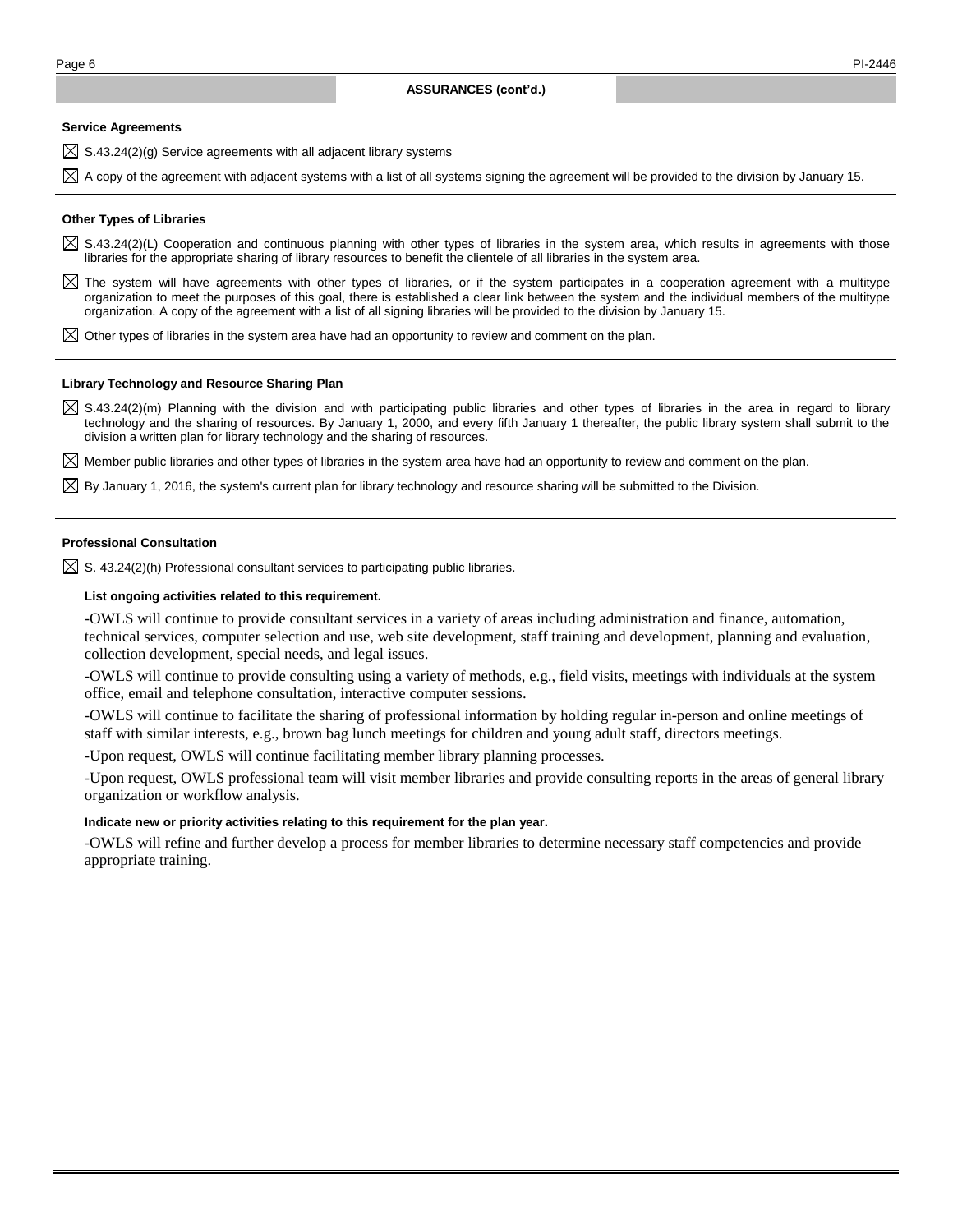#### **Services to Users With Special Needs**

 $\boxtimes$  S.43.24(2)(k) Promotion and facilitation of library service to users with special needs.

#### **List ongoing activities related to this requirement.**

-OWLS will support member libraries in enhancing access to materials and services for persons with special needs through continuing education about best practices in serving special needs populations.

-OWLS will help libraries identify opportunities to improve service to patrons with special needs through staff training and application of technology and will assist with implementation of projects.

-OWLS will continue to apply for and implement appropriate LSTA grants in one of the Special Needs categories.

-OWLS will continue to offer the InfoSoup catalog (both the classic catalog and the new discovery layer) in a Spanish interface.

-OWLS will continue to support the work of the Fox Valley Literacy Council providing grants, printing, delivery of materials to tutors in other communities, and use of mailing facilities and services.

-OWLS will continue to offer support to job seekers by providing an InfoSoup Jobs and Careers page.

#### **Indicate new or priority activities relating to this requirement for the plan year.**

#### **Other Service Programs**

S.43.24(2)(i) Any other service programs designed to meet the needs of participating public libraries and the residents of the system area, as determined by the public library system board after consultation with participating public libraries.

List each "other" service programs individually with ongoing activities and new or priority activities for the plan year under each program. For instance, if the system provides a bookmobile service program, list ongoing activities and new or priority activities for the bookmobile program. (Do not lump miscellaneous activities under a single "other" program.)

Library Services to Youth

-OWLS will provide an email discussion list specifically for youth librarians to share information.

-OWLS will facilitate the interaction of youth librarians at 3-5 brown bag lunch meetings per year.

-OWLS will provide supplementary materials in support of summer library programs, including purchasing a limited amount of the Collaborative SLP materials from Upstart.

-OWLS will continue to offer grants for summer library program performers.

-OWLS will continue to develop and post summer library program websites.

-OWLS will continue to provide a place for book reviews for children and teens.

-OWLS will continue to contract with a member library for a librarian to serve as the system's Youth Services Liaison.

Public Information and Promotion

-OWLS will continue to provide design and printing services for member libraries and system programs, including bookmarks, resource lists, brochures, signs, forms, logo design, and buttons. Member libraries will continue to receive these services for a nominal cost.

-OWLS will seek to ensure that all member libraries, especially those with new directors, are aware of the full range of services avilable to them.

-OWLS will provide materials to OWLSnet member libraries to promote the use of InfoSoup.

#### **Administration**

 $\boxtimes$  The system will not expend more than 20 percent of the state aid projected to be received in the plan year for administration.

 $\boxtimes$  The 2015 system audit will be submitted to the division no later than September 30, 2016.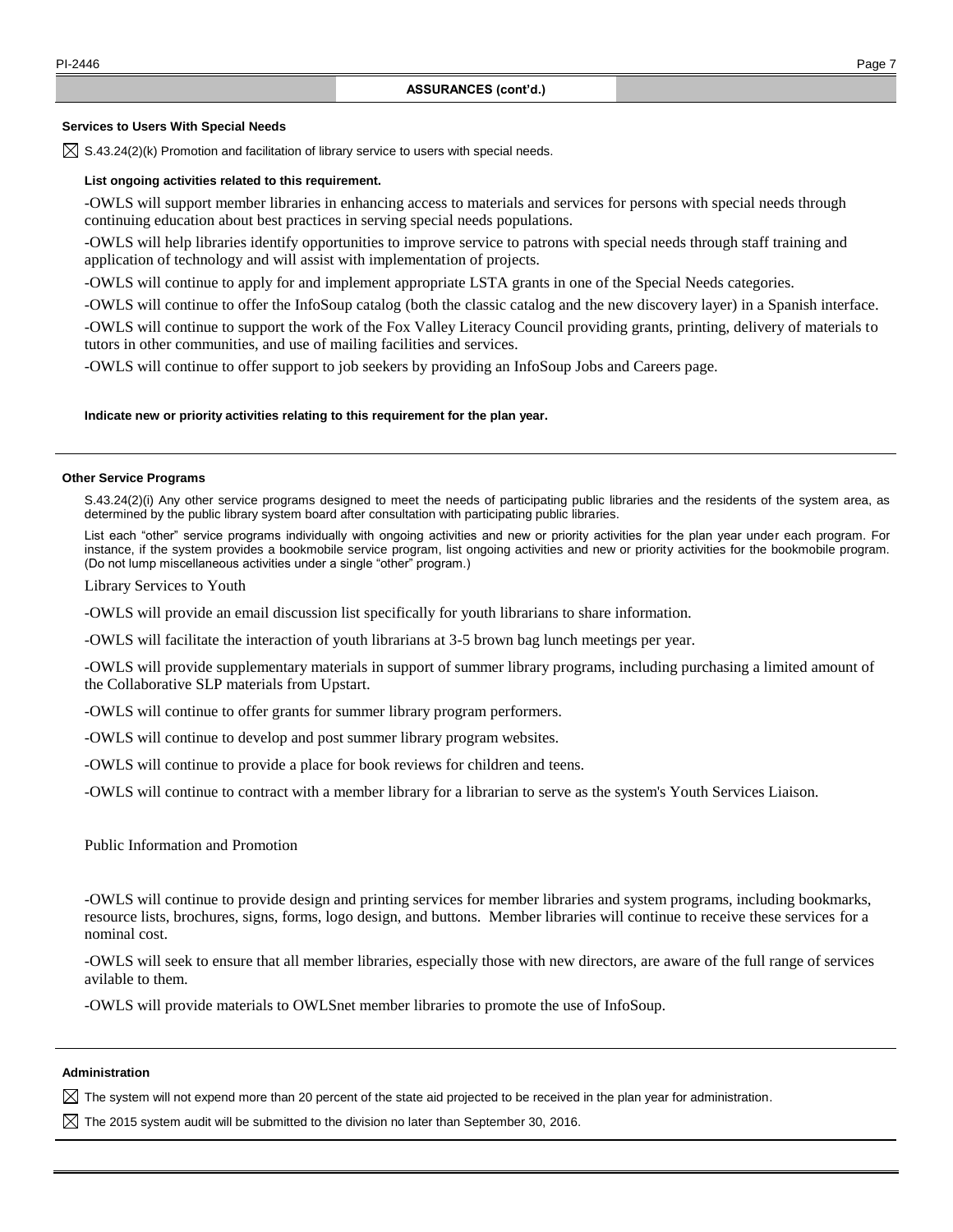# **Budget**

 $\boxtimes$  A copy of your public library system budget by service program category and fund source for the plan year (see attached guidelines) is attached.

#### **COLLABORATIVE ACTIVITIES**

Summary of Activities *Briefly describe collaborative activities with other libraries, public library systems, and other organizations. Exclude services and activities listed in the system's 2016 resource library contract.*

There are several activities that OWLS shares with other entities. The primary service is OWLSnet which is shared with the libraries of OWLS and those in NFLS (excluding Brown County). OWLS also cooperates with other library systems in providing CE opportunities. OWLS and Winnefox produce the Trustee Tale newsletter and OWLS provide financial support (as well as inkind services) to the Fox Valley Literacy Council, and .

Cost Benefit *For each activity above, list the activity name and estimated cost benefit realized*

| Activity                       | Amount    |
|--------------------------------|-----------|
| 1. OWLSnet                     | \$100,000 |
| 2. Trustee Tale                | \$500     |
| 3. Cooperative CE              | \$10,000  |
| 4. WPLC                        | \$50,000  |
| 5. Fox Valley Literacy Council | \$4,000   |
| 6. Fox Valley Library Council  | \$1,000   |
| 7.                             |           |
| 8.                             |           |
| 9.                             |           |
| 10.                            |           |
| Cost Benefit Total             | \$165,500 |

# **CERTIFICATION**

**WE, THE UNDERSIGNED, CERTIFY** that to the best of our knowledge, the information provided in this document and any attachments is true and correct, and that the system will be in full compliance with all applicable provisions of Chapter 43 of the Wisconsin Statutes for the year **2016**.

| Name of System Director                                   | Signature of System Director                  | Date Signed |  |
|-----------------------------------------------------------|-----------------------------------------------|-------------|--|
| Gerri Moeller                                             |                                               |             |  |
| Name of System Board President                            | Signature of System Board President           | Date Signed |  |
| Carol Diehl                                               |                                               |             |  |
| <b>FOR DPI USE</b><br><b>LIBRARY SYSTEM PLAN APPROVAL</b> |                                               |             |  |
| Pursuant to Wis. Statutes, the plan contained herein is:  | <b>DLT Assistant Superintendent Signature</b> | Date Signed |  |

|                                      | $     -$ |
|--------------------------------------|----------|
| $\Box$ Approved                      |          |
| Provisionally Approved See Comments. |          |
| □ Not Approved See Comments.         |          |
|                                      |          |

**Comments**